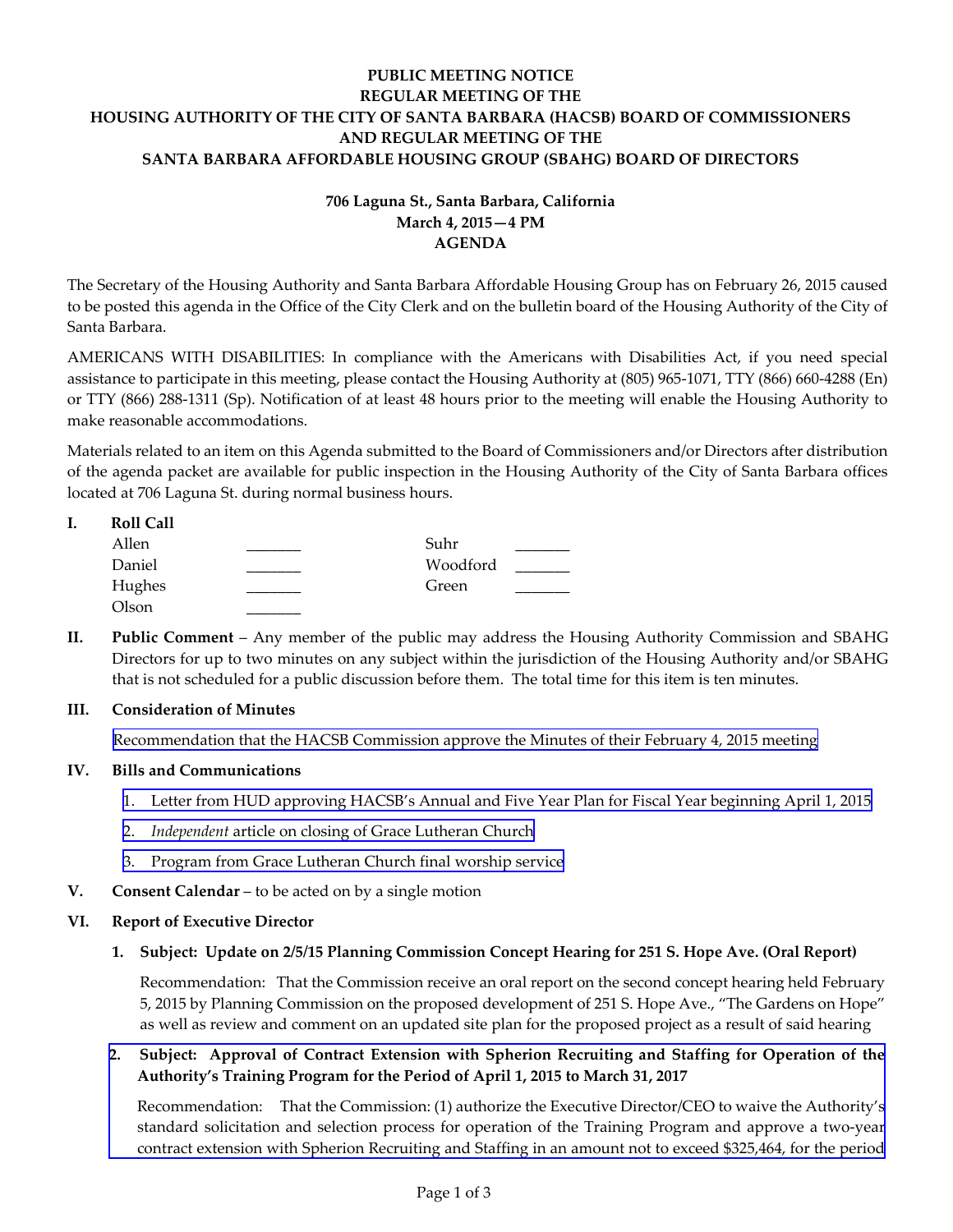beginning April 1, 2015 and ending March 31, 2017; and (2) authorize the Executive [Director/CEO](http://hacsb.org/download/meetings-2015/items/03_march/item_VI_II_2015_03_04.pdf) or his designee to execute same on behalf of the Authority

## **3. Subject: Review of Resident Services Framework**

[Recommendation:](http://hacsb.org/download/meetings-2015/items/03_march/item_VI_III_2015_03_04.pdf) That the Commission receive a report on the Department of Resident Services and its delivery of services to residents and the community. This report is for information only

#### **VII. Treasurer's Report**

## **1. Subject: Resolution Approving Consolidated Operating Budget for all Housing Authority Programs for the Fiscal Year Ending March 31, 2016**

[Recommendation:](http://hacsb.org/download/meetings-2015/items/03_march/item_VII_I_2015_03_04.pdf) That the Commission adopt a resolution approving the Authority's proposed Consolidated Operating Budget for the Fiscal Year Ending March 31, 2016

**2. Subject: Approval of Santa Barbara Affordable Housing Group Budget for FYE March 31, 2016**

[Recommendation:](http://hacsb.org/download/meetings-2015/items/03_march/item_VII_II_2015_03_04.pdf) That the Board of Directors approve the proposed budget for Santa Barbara Affordable Housing Group for FYE March 31, 2016

#### **VIII. Committee Reports** ‐ None

#### **IX. Unfinished Business** ‐ None

**X. New Business**

## 1. Subject: Resolution Approving Revised Labor Rates and Schedule of Charges for Tenant Related Repairs **and Work Orders**

[Recommendation:](http://hacsb.org/download/meetings-2015/items/03_march/item_X_I_2015_03_04.pdf) That the Commission (1) hold a public hearing and take public comment on the Housing Authority's proposed revision to its labor rates and Schedule of Charges for tenant caused damages, repairs and service; and (2) adopt a resolution approving the proposed revisions to said Schedule

### **2. Subject: Resolution Authorizing Needed Actions Relative to Developing and Financing a Proposed Development Serving Homeless Veterans at 813 East Carrillo Street**

[Recommendation:](http://hacsb.org/download/meetings-2015/items/03_march/item_X_II-III_2015_03_04.pdf) That the Commission adopt a resolution appropriating needed funding and authorizing needed actions relative to all agreements necessary (including creating a new limited partnership) for pre‐ development activities necessary for the eventual development of a new affordable rental housing complex at 813 East Carrillo Street

## **3. Subject: Resolution Authorizing Santa Barbara Affordable Housing Group to act as a General Partner in to be formed Limited Partnership for Proposed Development Serving Homeless Veterans at 813 East Carrillo Street**

[Recommendation:](http://hacsb.org/download/meetings-2015/items/03_march/item_X_II-III_2015_03_04.pdf) That the Board of Directors of the Santa Barbara Affordable Housing Group adopt a resolution authorizing SBAHG's participation as a General Partner in the to be formed limited partnership for the development of affordable housing at 813 E. Carrillo Street

## **4. Subject: Resolution Approving Conveyance of 93 Units ofthe Authority's HUD‐Assisted Public Housing Inventory (RAD Transactions 1, 2 and 3) to Santa Barbara Affordable Housing Group**

[Recommendation:](http://hacsb.org/download/meetings-2015/items/03_march/item_X_IV-V_2015_03_04.pdf) That the Commission adopt the a resolution approving and authorizing the conveyance of 93 units of HUD‐assisted Public Housing to Santa Barbara Affordable Housing Group, an instrumentality of the Housing Authority of the City of Santa Barbara, based on appraised value of the properties

### 5. Subject: Resolution Approving Acquisition of 93 Units of the Housing Authority's HUD-Assisted Public **Housing Inventory (RAD Transactions 1, 2 and 3)**

[Recommendation:](http://hacsb.org/download/meetings-2015/items/03_march/item_X_IV-V_2015_03_04.pdf) That the Board of Directors of the Santa Barbara Affordable Housing Group adopt a resolution approving and authorizing the acquisition of the Housing Authority's 93 units of HUD‐assisted Public Housing under the Department of Housing and Urban Development's Rental Assistance Demonstration Program (RAD)